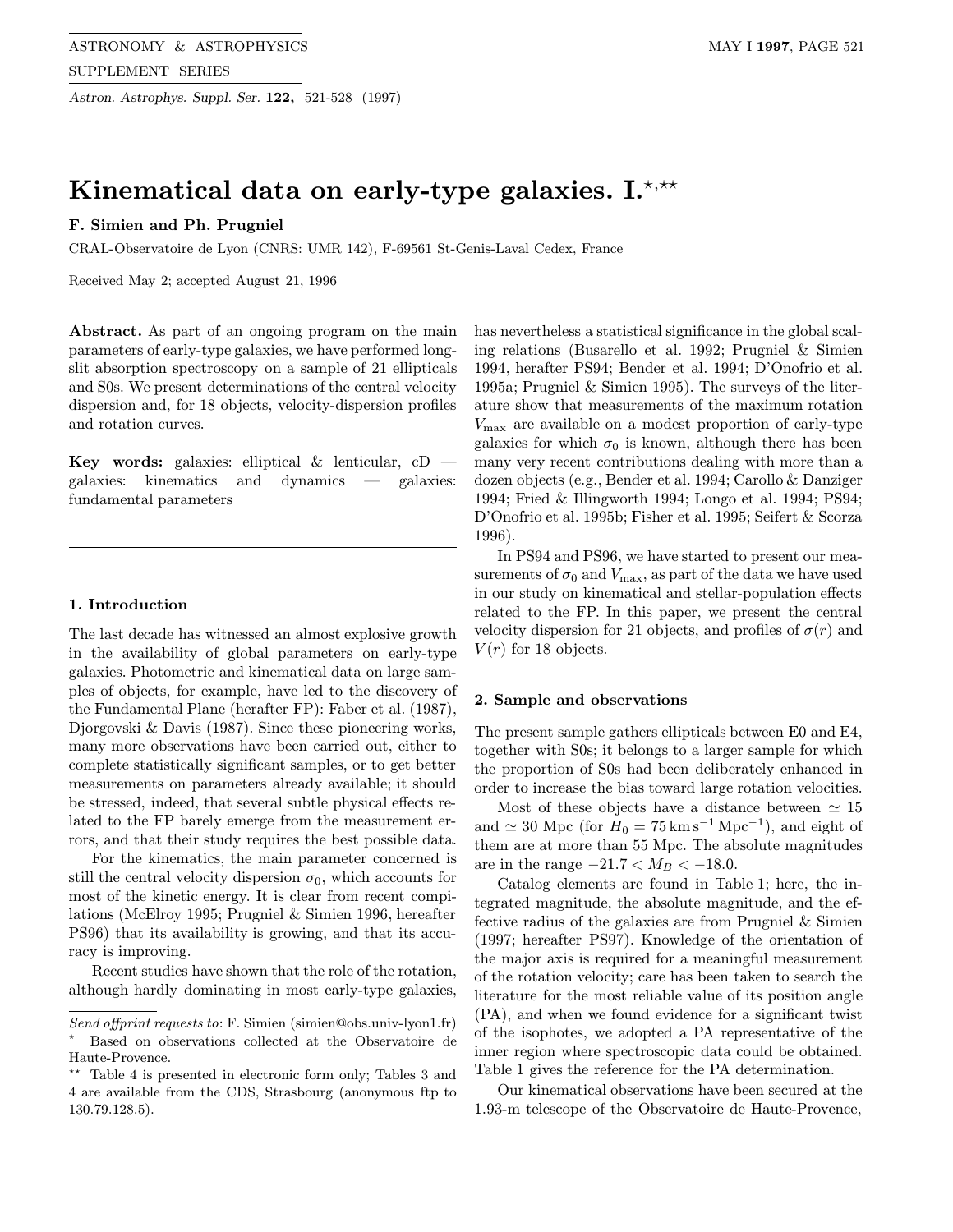Table 1. Catalog elements

| Object                      | <b>Type</b>  | $\alpha_{1950}$ | $\delta_{1950}$   | $v_{\rm hel}$ | $B_{\rm T}$ | $-M_B$            | $r_{\rm e}$ | $\epsilon$       | PA   | ref. | $\sigma_0$   | $V_{\rm max}$           |
|-----------------------------|--------------|-----------------|-------------------|---------------|-------------|-------------------|-------------|------------------|------|------|--------------|-------------------------|
| (1)                         | (2)          | (3)             | $\left( 4\right)$ | (5)           | (6)         | $\left( 7\right)$ | (8)         | $\overline{(9)}$ | (10) | (11) | (12)         | $\left(13\right)$       |
| $\overline{\text{NGC } 97}$ | $-5$         | 00 19 52.7      | 29 28 06          | 4790          | 13.36       | 20.66             | 13.5        | 0.05             | 9    | 1    | $118 \pm 32$ | $ \pm $                 |
| <b>NGC 383</b>              | $-3$         | 01 04 39.4      | 32 08 46          | 5096          | 12.06       | 21.70             | 54.1        | 0.30             | 141  | 1    | $258 \pm 18$ | $129 \pm 35$            |
| <b>NGC 430</b>              | $-5$         | 01 10 25.8      | $-003102$         | 5283          | 13.80       | 20.11             | 9.4         | 0.30             | 158  | 1    | $301 \pm 14$ | $ \pm $                 |
| <b>NGC 499</b>              | $-3$         | 01 20 22.4      | 33 11 57          | 4375          | 12.96       | 20.75             | 15.0        | 0.23             | 82   | 4    | $237 \pm 24$ | $\ldots$ $\pm$ $\ldots$ |
| <b>NGC 1199</b>             | $-5$         | 03 01 18.1      | $-154831$         | 2660          | 12.20       | 20.09             | 30.4        | 0.23             | 51   | 1    | $207 \pm 11$ | $\ldots \pm \ldots$     |
| <b>NGC 1426</b>             | $-5$         | 03 40 38.0      | $-221606$         | 1412          | 12.22       | 19.35             | 25.6        | 0.37             | 105  | 1    | $152 \pm 09$ | $\ldots$ $\pm$ $\ldots$ |
| <b>NGC 1461</b>             | $-2$         | 03 46 09.9      | $-163238$         | 1426          | 12.59       | 18.98             | 16.6        | 0.70             | 155  | 4    | $209 \pm 15$ | $140 \pm 21$            |
| <b>NGC 1713</b>             | $-4$         | 04 56 21.3      | $-003357$         | 4514          | 12.76       | 20.97             | 37.0        | 0.15             | 45   | 4    | $254 \pm 26$ | $$ $\pm$ $$             |
| <b>NGC 2329</b>             | $-3$         | 07 05 21.7      | 48 41 48          | 5765          | 12.98       | 21.29             | 21.5        | 0.14             | 175  | 4    | $244 \pm 19$ | $99 \pm 05$             |
| NGC 2332                    | $-2$         | 07 05 43.3      | 50 15 48          | 5808          | 13.85       | 21.08             | $\ddots$    | 0.33             | 60   | 4    | ±            | $\ldots \pm \ldots$     |
| <b>NGC 2685</b>             | $-2$         | 08 51 41.2      | 58 55 30          | 881           | 11.94       | 19.06             | 30.1        | 0.53             | 38   | 4    | $103 \pm 17$ | $< 100 \pm $            |
| NGC 2732                    | $-2$         | 09 06 52.8      | 79 23 33          | 1902          | 12.64       | 19.54             | 17.2        | 0.30             | 67   | 3,4  | $170 \pm 18$ | $126 \pm 19$            |
| <b>NGC 2768</b>             | $-5$         | 09 07 45.2      | 60 14 40          | 1334          | 10.74       | 20.86             | 61.2        | 0.36             | 95   | 4    | $193\pm11$   | $78 \pm 34$             |
| NGC 3193                    | $-5$         | 10 15 39.5      | 22 08 45          | 1364          | 11.64       | 20.03             | 31.0        | 0.08             | 93   | 1    | $193 \pm 14$ | $80 \pm 13$             |
| <b>NGC 3818</b>             | $-5$         | 11 39 24.2      | $-055243$         | 1498          | 12.51       | 19.15             | 23.2        | 0.38             | 97   | 1    | $199 \pm 10$ | $114 \pm 07$            |
| <b>NGC 4434</b>             | $-5$         | 12 25 04.2      | 08 25 53          | 1063          | 13.03       | 17.98             | 12.9        | 0.09             | 33   | 1    | $118 \pm 15$ | $ \pm $                 |
| <b>NGC 4476</b>             | $-3$         | 12 27 26.7      | 12 37 27          | 1931          | 13.00       | 18.01             | 14.8        | 0.34             | 29   | 2    | $82 \pm 48$  | $\ldots \pm \ldots$     |
| <b>NGC 4478</b>             | $-5$         | 12 27 45.5      | 12 36 18          | 1417          | 12.23       | 18.78             | 11.9        | 0.18             | 133  | 1    | $143 \pm 11$ | $62 \pm 05$             |
| <b>NGC 7660</b>             | $-5$         | 23 23 20.3      | 26 45 13          | 5691          | 13.43       | 20.66             | 17.2        | 0.25             | 26   | 1    | $207 \pm 38$ | $ \pm $                 |
| <b>NGC 7727</b>             | $\mathbf{1}$ | 23 37 18.6      | $-123414$         | 1860          | 11.53       | 20.09             | 27.0        | 0.14             | 35   | 4    | $181 \pm 10$ | $ \pm $                 |
| <b>UGC 3696</b>             | $-5$         | 07 05 36.9      | 48 42 58          | 6118          | 13.60       | 20.93             | 21.1        | 0.28             | 77   | 4    | $260 \pm 26$ | ±                       |

Notes:

Col. (2): morphological type (from the LEDA database);

Cols. (3), (4): coordinates;

Col. (5):  $v_{hel}$ , heliocentric radial velocity, in km s<sup>-1</sup> (from LEDA);

Col. (6):  $B_T$ , integrated blue magnitude, corrected for Galactic extinction and k term (from PS97);

Col. (7):  $-M_B$ , absolute B magnitude (from PS97);

Col.  $(8)$ :  $r_e$ , effective radius (from PS97), in arcsec;

Col. (9):  $\epsilon$ , ellipticity;

Col. (10): PA, position angle of major axis, in degrees (North through East);

Col. (11): reference for  $\epsilon$  and PA, 1 = Djorgovski (1985), 2 = Michard (1985), 3 = Michard & Marchal (1993), 4 = LEDA;

Col. (12):  $\sigma_0$ , central velocity dispersion available in the literature, from the compilation in PS96, in km s<sup>-1</sup>;

Col. (13):  $V_{\text{max}}$ , maximum rotational velocity available in the literature, from the compilation in PS96, in km s<sup>−1</sup>.

equipped with the  $CARELEC$  long-slit spectrograph<sup>1</sup> (Prugniel et al. 1992). The camera aperture ratio was f/2.6, and the receptor was a Tektronix with  $512 \times 512$ pixels of 27  $\mu$ m, corresponding to a projected size of 1.2". The selected setup provided a wavelength range of  $\approx 900$  Å centered on Mg<sub>b</sub>, with a FWHM resolution of 1.8 Å per pixel (i.e., 104 km s<sup>-1</sup> at  $\lambda = 5200$  Å). The slit width, projected onto the plane of the sky, was  $2.2$ ".

In January 1995, a five-night observing run collected data on the major axis of our program galaxies. Typically, two 45-minute exposures were obtained for each object; this individual exposure time was considered long enough to ensure a sufficient S/N ratio on most galaxies, yet short enough to prevent the widening of the spectral lines due to flexures within the spectrograph. For NGC 2732 and

<sup>1</sup> Details on the spectrograph, on the receptor, and information on the telescope itself are available on the WWW, at URL http://www.obs-hp.fr

NGC 4478, spectra along the minor axis were also obtained. Each night, several template stars of types ranging between G8III and K2III were observed.

The atmospheric conditions were variable, with a seeing disk between  $2.5$ " and  $3.6$ " (FWHM) for most objects, but up to  $\simeq 6''$  for four of them; with the exception of NGC 430, galaxies with  $r_{\rm e} < 10''$  were not observed when the seeing was poorer than  $4^{\prime\prime}$ . The log of the observations is given in Table 2.

## 3. Data reduction

## 3.1. Pre-processing

Standard procedures have been used, with the ESO-Midas reduction package, to flatfield the spectra (using exposures taken on the illuminated dome) and to transform the abscissae into wavelength (with calibration He- and Ne-lamp spectra); the calibration spectra taken before and after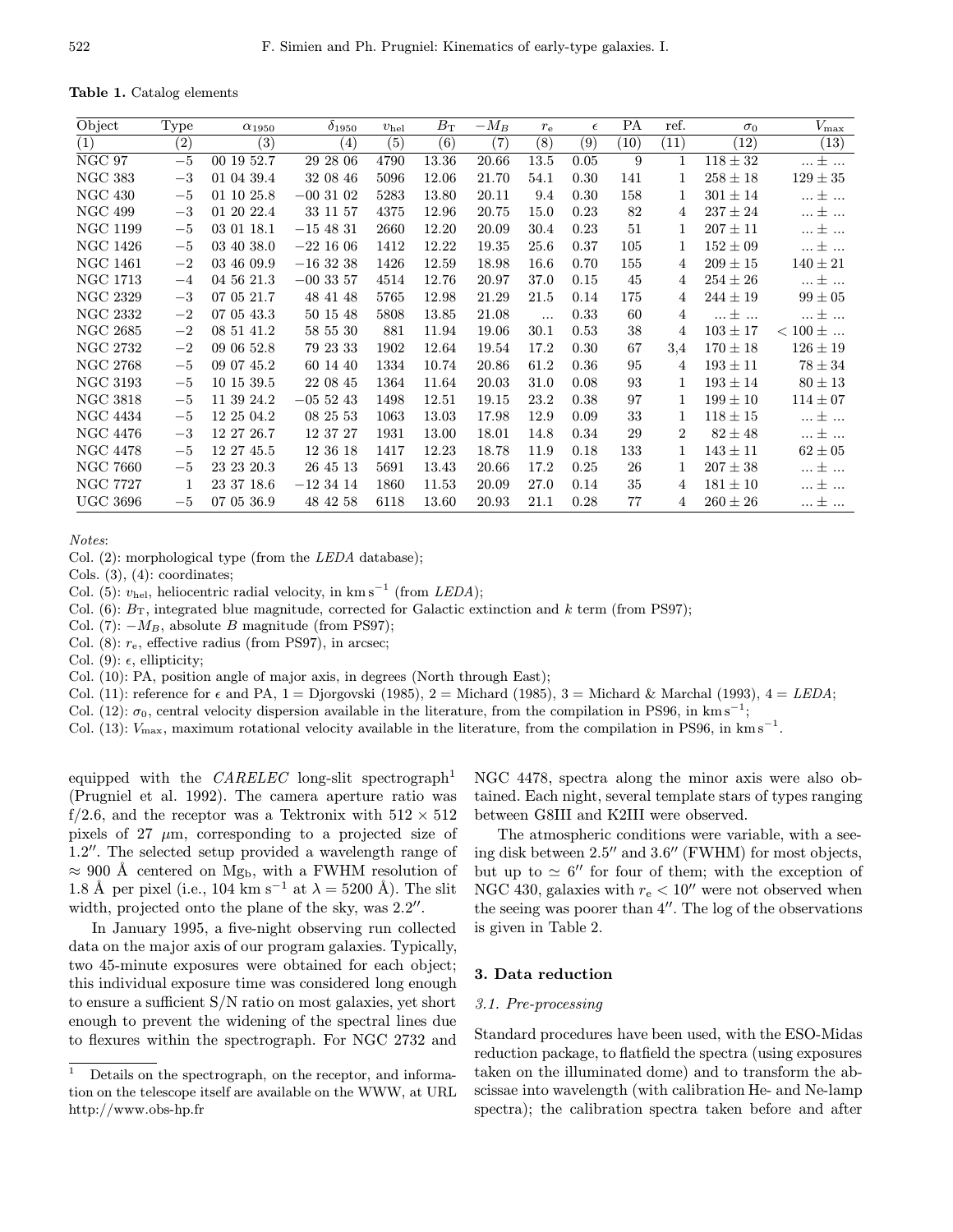Table 2. Log of observations

| Object          | $_{\rm date}$     | РA         | exp.          | seeing     |
|-----------------|-------------------|------------|---------------|------------|
| (1)             | $\left( 2\right)$ | $\bar{3})$ | (4)           | $\bar{5})$ |
| NGC 97          | 04.01.95          | 9          | $2\times 45$  | 3.5        |
| <b>NGC 383</b>  | 04.01.95          | 141        | $2\times 45$  | $3.5\,$    |
| <b>NGC 430</b>  | 02.01.95          | 155        | $2\times 45$  | $\simeq 6$ |
| NGC 499         | 04.01.95          | 82         | $2\times 45$  | 2.5        |
| NGC 1199        | 05.01.95          | 48         | $2\times 45$  | $2.2\,$    |
| <b>NGC 1426</b> | 03.01.95          | 103        | $2\times 45$  | 3.6        |
| NGC 1461        | 07.01.95          | 155        | $2\times 45$  | 2.5        |
| NGC 1713        | 02.01.95          | 45         | $2\times 45$  | $\simeq 6$ |
| <b>NGC 2329</b> | 03.01.95          | 175        | $2\times 45$  | 3.5        |
| NGC 2332        | 03.01.95          | 60         | $2\times 45$  | 3.3        |
| <b>NGC 2685</b> | 04.01.95          | 38         | $2\times 45$  | $3.5\,$    |
| NGC 2732        | 07.01.95          | 67         | $1 \times 45$ | $2.5\,$    |
| NGC 2732        | 07.01.95          | 157        | $1 \times 45$ | $2.5\,$    |
| NGC 2768        | 04.01.95          | 95         | $2\times 45$  | $3.5\,$    |
| NGC 3193        | 02.01.95          | 92         | $1\times 45$  | $\simeq 6$ |
| NGC 3818        | 04.01.95          | 97         | $1\times 45$  | 3.5        |
| NGC 4434        | 03.01.95          | 32         | $1\times 45$  | 2.8        |
| <b>NGC 4476</b> | 02.01.95          | 25         | $2 \times 45$ | $\simeq 6$ |
| <b>NGC 4478</b> | 07.01.95          | 140        | $2\times60$   | 2.5        |
| <b>NGC 4478</b> | 07.01.95          | 50         | $2\times60$   | $2.5\,$    |
| <b>NGC 7660</b> | 02.01.95          | 35         | $1 \times 45$ | $\simeq 6$ |
| NGC 7727        | 04.01.95          | 35         | $2\times 45$  | $3.5\,$    |
| <b>UGC 3696</b> | 03.01.95          | 77         | $2\times 45$  | 2.8        |

Notes:

Col. (3): PA, position angle of slit, in degrees;

Col. (4): exp., number of spectra and exposure time in minutes; Col. (5): seeing, FWHM in arcsec.

each long exposure on a galaxy were checked for possible wavelength shift by a cross-correlation routine, and the result was considered acceptable for a shift smaller than a third of a pixel.

For the determination of the galaxy center, we have calculated the photometric profile by averaging the pixel luminosities in the direction of the dispersion, and we have adopted the position provided by a gaussian fitting on a range of  $\simeq 10$  pixels ( $\simeq 12''$ ) around the brightest point. This is close to the photometric center but, obviously, this choice involves a part of arbitrariness, since there is evidence for a slight asymmetry in some objects.

#### 3.2. Measurement of kinematical parameters

We have used a Fourier-Fitting technique similar to that of Franx et al. (1989) for the simultaneous determination of the velocity dispersion  $\sigma(r)$ , and the rotational velocity  $V(r)$  at distance r from the center; also determined was a parameter  $\gamma(r)$  related to the absorption-line contrast with respect to an approximation of the continuum, represented by a third-order polynomial fitting to the spectrum.

Table 3. Kinematical results

| Object          | $v_{\rm hel}$     | $\sigma_0$     | $V_{\rm max}$     | $r_{\rm max}$ |
|-----------------|-------------------|----------------|-------------------|---------------|
| (1)             | $\left( 2\right)$ | (3)            | (4)               | (5)           |
| $NGC$ 97        | $4766 \pm 13$     | $188 \pm 15$   | $29 \pm 14$       | 10            |
| NGC 383         | $5090 \pm 13$     | $280\pm22$     | $103 \pm 23$      | 15            |
| NGC 430         | $5268 \pm 21$     | $229\pm24{}^*$ | … 士<br>$\dddotsc$ | .             |
| NGC 499         | $4363 \pm 18$     | $254 \pm 16$   | $$ $\pm$ $$       | .             |
| NGC 1199        | $2701 \pm 13$     | $194\pm13$     | $52 \pm 16$       | 16            |
| NGC 1426        | $1450 \pm 13$     | $162 + 14$     | $114 + 19$        | 20            |
| NGC 1461        | $1467 \pm 13$     | $216 \pm 13$   | $165 \pm 15$      | 38            |
| NGC 1713        | $4438 \pm 22$     | $194 + 21$     | +<br>$\ddotsc$    | $\cdots$      |
| <b>NGC 2329</b> | $5791 \pm 18$     | $246 \pm 18$   | $87\pm27$         | 11            |
| NGC 2332        | $5806 \pm 16$     | $259 + 16$     | $< 15 \pm $       | .             |
| NGC 2685        | $883 \pm 11$      | $103 \pm 12$   | $100 \pm 07$      | 31            |
| NGC 2732        | $1996 \pm 13$     | $168 \pm 12$   | $147 \pm 10$      | 30            |
| NGC 2768        | $1385 \pm 13$     | $197 + 13$     | $182 + 17$        | 60            |
| NGC 3193        | $1399 \pm 14$     | $213\pm15$     | $< 20 \pm $       | .             |
| <b>NGC 3818</b> | $1701 \pm 16$     | $198 \pm 16$   | $91 \pm 15$       | 13            |
| <b>NGC 4434</b> | $1070 \pm 13$     | $121\pm16$     | $41\pm16$         | 15            |
| NGC 4476        | $1978 \pm 12$     | $65 \pm 13$    | $36 \pm 11$       | 10            |
| NGC 4478        | $1381 \pm 13$     | $156 \pm 12$   | $54 \pm 10$       | 20            |
| <b>NGC 7660</b> | $5670 \pm 25$     | $276 \pm 21$   | $130 \pm 27$      | 12            |
| NGC 7727        | $1855 \pm 13$     | $220\pm13$     | $116 \pm 20$      | 16            |
| UGC 3696        | $6135 \pm 18$     | $248 \pm 19$   | $154 \pm 27$      | 12            |
|                 |                   |                |                   |               |

Notes:

Col. (2):  $v_{hel}$ , heliocentric radial velocity, in km s<sup>-1</sup>;

Col. (3):  $\sigma_0$ , central velocity dispersion, in km s<sup>-1</sup>;

Col. (4):  $V_{\text{max}}$ , maximum rotation velocity, in km s<sup>-1</sup>;

Col. (5):  $r_{\text{max}}$ , the radius at which  $V_{\text{max}}$  has been measured, in arcsec;

(\*):  $\sigma_0$  is uncertain due to bad seeing conditions.

For the outer, faint spectra of a galaxy, removing the cosmic-ray hits was done by a median filtering perpendicularly to the dispersion. For the inner spectra, for which this procedure would have degraded the spatial resolution, we relied instead on a three-sigma klipping on the residuals between the galaxy spectrum and the (shifted and convolved) star spectrum: the V and  $\sigma$  parameters were actually determined by two successive steps, the first using the raw galaxy spectrum, and the second the spectrum with cosmic rays removed as explained.

In order to enhance the S/N ratio of outer spectra, adjacent lines were averaged: for a spectrum at radius  $r$ , a weight was assigned to the neighboring lines  $(r \pm \delta r)$ entering the average; for this weight, a gaussian fall-off as a function of  $\delta r$  was chosen, with a FWHM width between 0 and 3 pixels  $(0 \text{ and } 3.5'')$ ; the central spectrum was never averaged. The two successive spectra obtained at the same position angle were either co-added before running the Fourier-Fitting code, or processed independently; in the latter case, the  $\sigma$  and V profiles were combined. The two approaches have yielded very similar results.

For most galaxies, profiles of  $\sigma(r)$  and the rotational velocity  $V(r)$  were determined, and presented in Fig. 1; for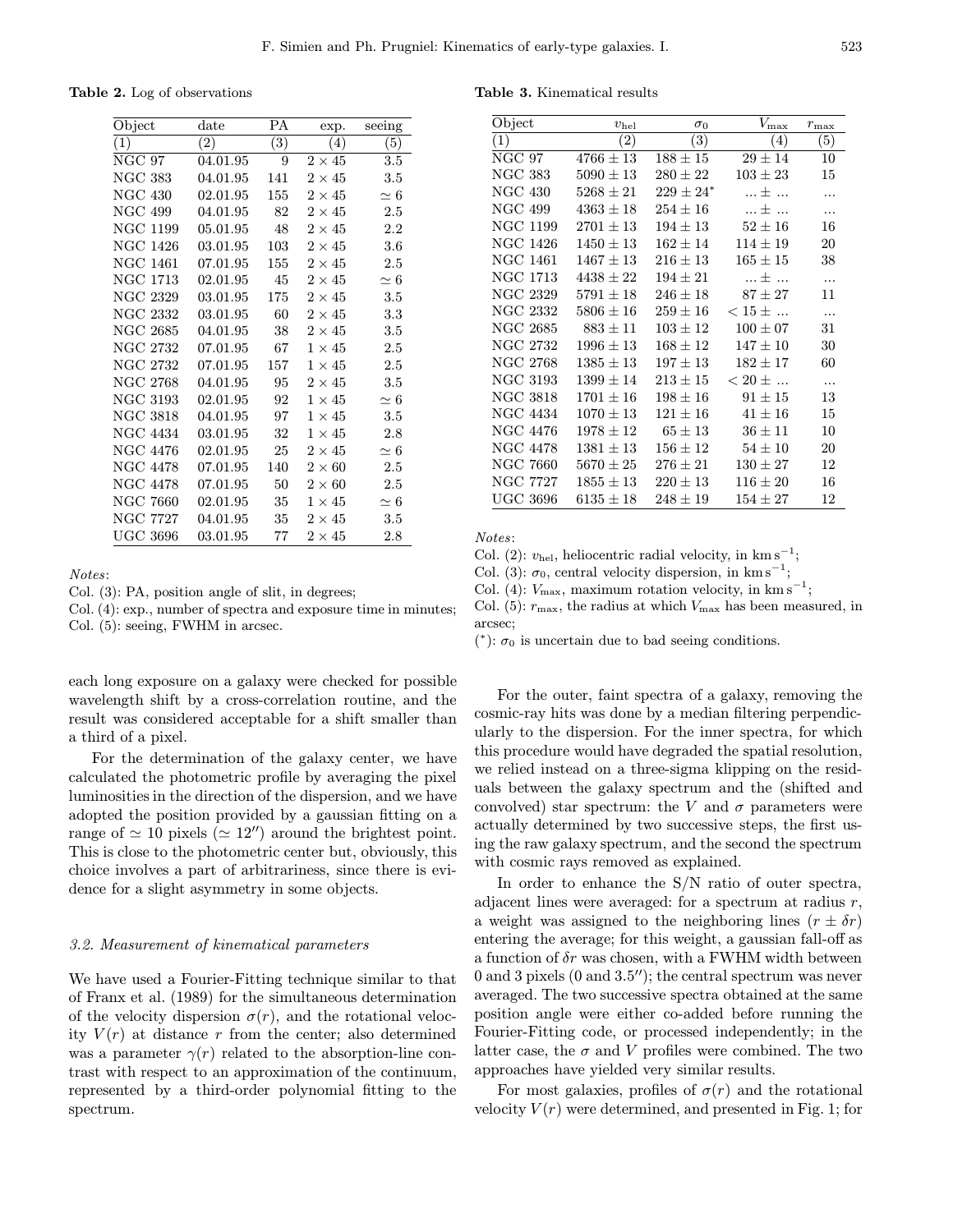

Fig. 1. Profiles of rotational velocities and velocity dispersions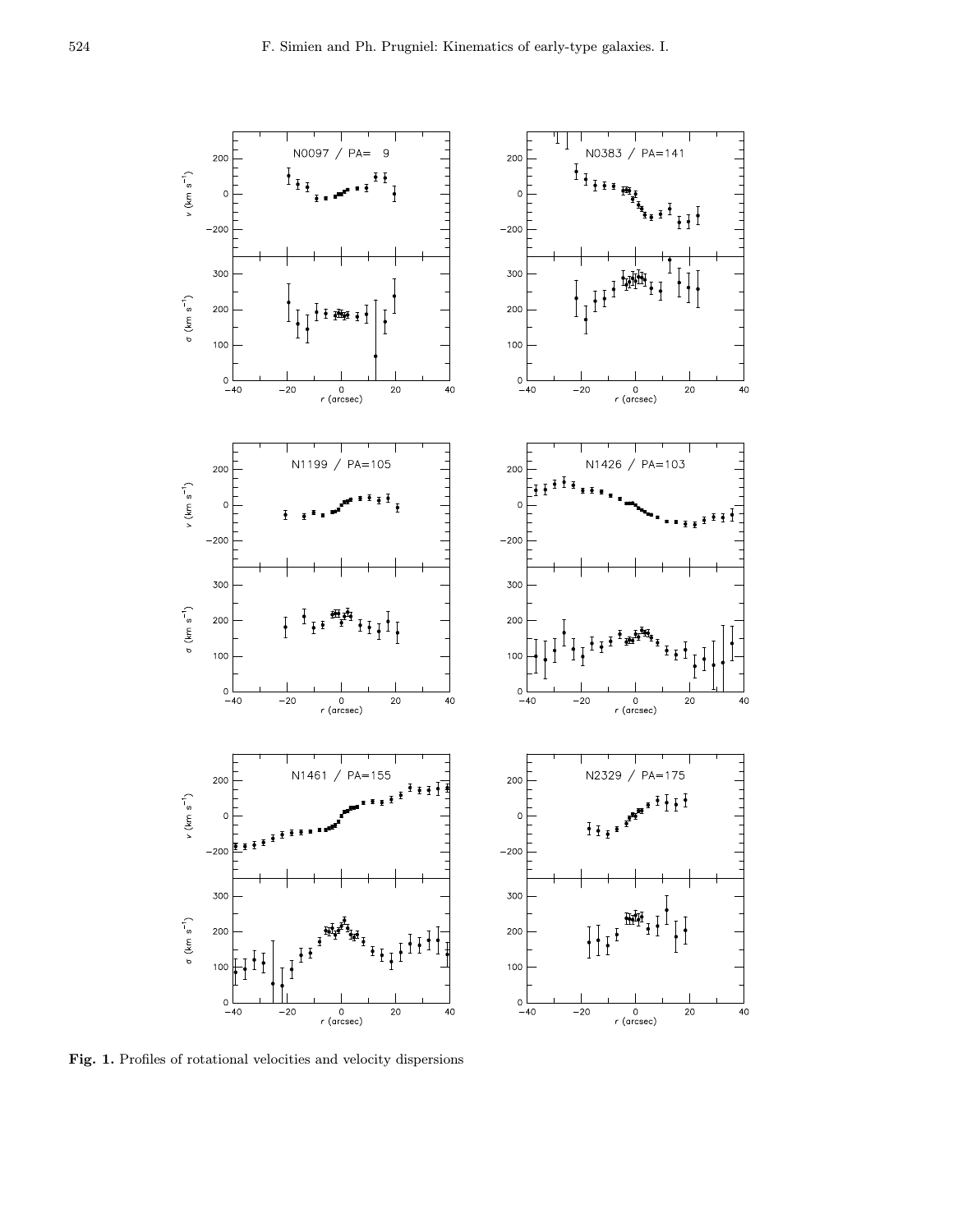

Fig. 1. continued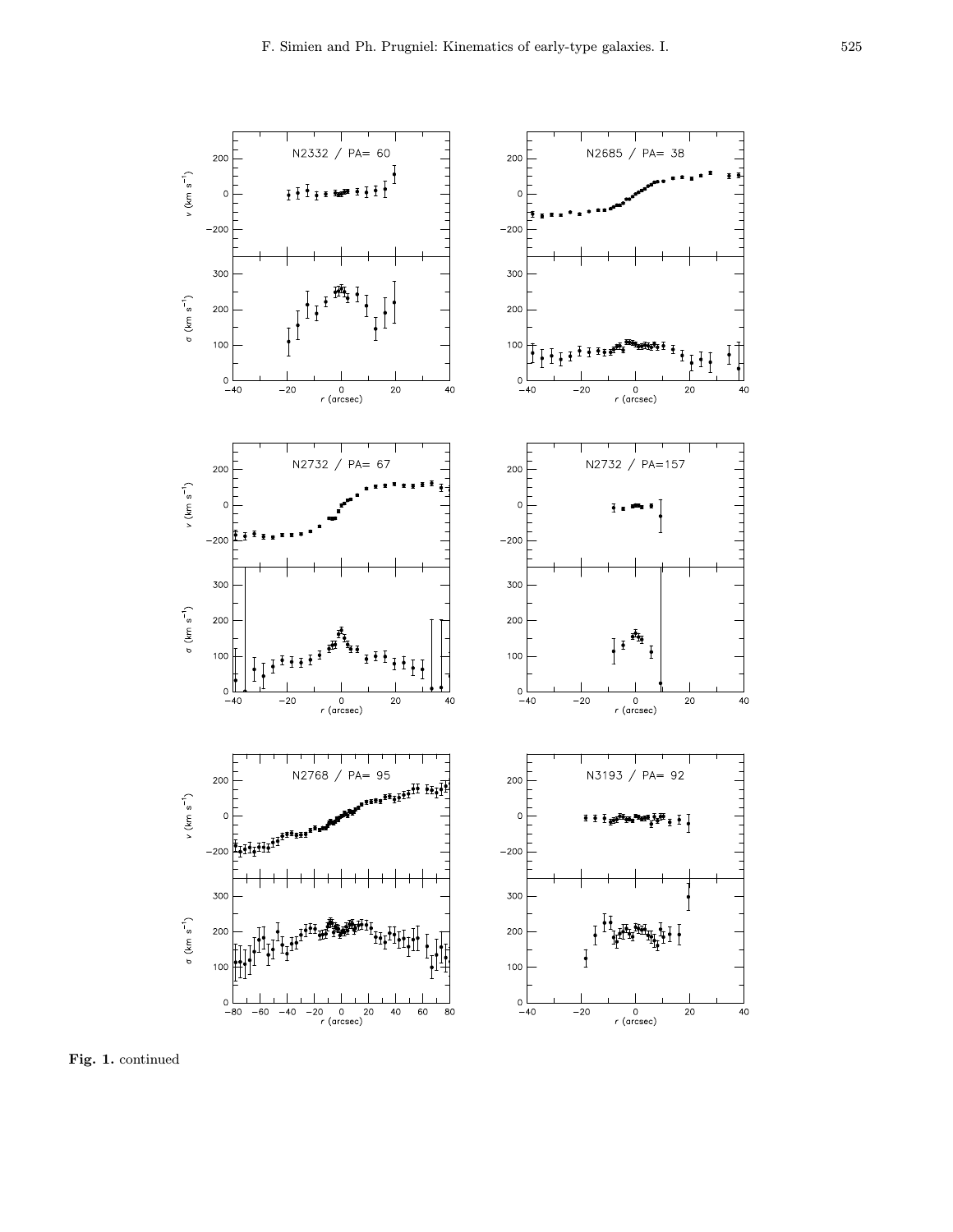

Fig. 1. continued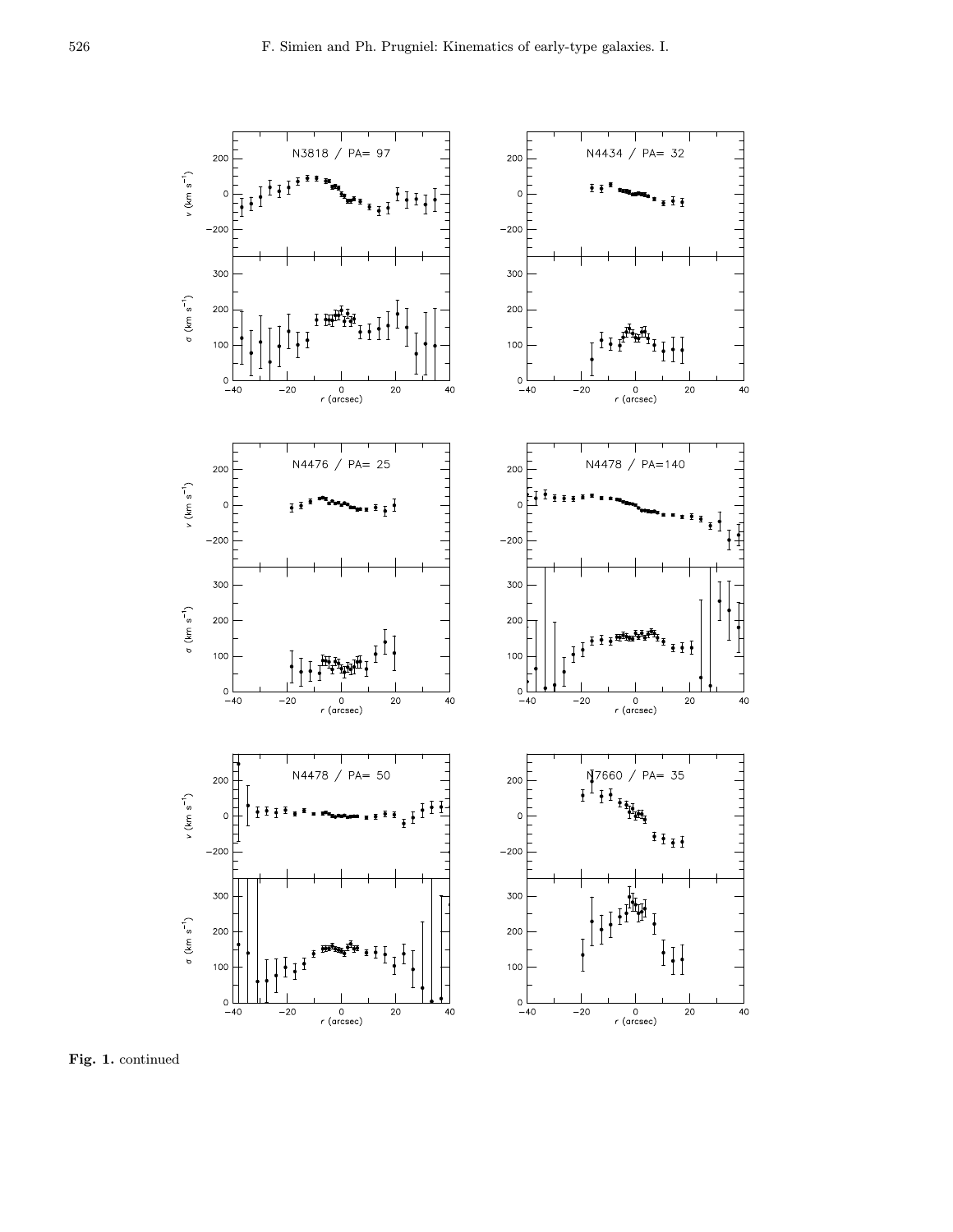

Fig. 1. continued

the latter, we adopted as the systemic velocity the radial velocity measured at  $r = 0$ . The determination of the maximun rotation  $V_{\text{max}}$  was done as follows: on each semimajor axis, in a region of reliable measurements, a radius  $r_{\text{max}}$  was determined, where the corresponding  $V(r_{\text{max}})$ was thought to represent the maximum rotation, and we adopted as  $V_{\text{max}}$  the mean of these two values. We note that this definition bypasses the possible asymmetry of the rotation curve with respect to the adopted center, and it is likely to provide a fair approximation to the rotational kinetic energy.

Table 3 shows the values of the central velocity dispersion  $\sigma_0$  and, except for three objects for which the spectra were faint, the value of  $V(r_{\text{max}})$ , together with the mean of the two determinations of  $r_{\text{max}}$ . For the two galaxies with major- and minor-axis observations, Table 3 gives as  $\sigma_0$  the average of the two determinations. Table 4, which is available in electronic form only, gathers the V and  $\sigma$ profiles.

## 4. Discussion

We have presented kinematical data for 21 early-type galaxies. Among the 18 objects for which we have measured  $V_{\text{max}}$ , nine had no previously published value; and NGC 2332 had no previous determinations of  $\sigma_0$ . For most of them, our profiles extend to more than one  $r_{e}$ .

Comparisons with data from the literature lead to the following two comments:

– for a couple of galaxies, we note significant differences in  $\sigma_0$ , but the overall agreement is good: for 20 objects, our dispersions are on average within 12% of the others. For these objects, the mean of the residuals  $R_{\text{FP}}$  with respect to the Fundamental Plane, (as calculated by PS96, but with no rotation and no stellarpopulation effects included), is slightly reduced, from  $-0.06$  down to  $-0.03$ , when replacing the literature



values by our measurements; and the scatter in  $R_{\text{FP}}$ is also marginally reduced, from 0.22 (rms) to 0.19. We are thus confident in the overall reliability of our dispersions.

– there is evidence, from the nine galaxies with previous  $V_{\text{max}}$  measurements, that the discrepancy is much larger for the rotation than for the dispersion; this may come from two effects, a difference in the adopted PA, and a different distance  $r$  for the determination: the case of NGC 2768 is revealing, our new determination corresponding to the second plateau in the rotation curve; this justifies the indication of  $r_{\text{max}}$  in Table 3.

Acknowledgements. We are endebted to the telescope operators at the Observatoire de Haute-Provence for their help in collecting the data. We thank the referee, G. Busarello, for his comments. We have made use of the Lyon-Meudon Extragalactic Database supplied by the LEDA team.

#### References

Bender R., Saglia R.P., Gerhard O.E., 1994, MNRAS 269, 785

- Busarello G., Longo G., Feoli A., 1992, A&A 262, 52 Carollo C.M., Danziger I.J., 1994, MNRAS 270, 523
- 
- Djorgovski S., 1985, PhD thesis, Univ. of California, Berkeley
- Djorgovski S., Davis M., 1987, ApJ 313, 59
- D'Onofrio M., Longo G., Capaccioli M., 1995a, in: Buzzoni A., Renzini A., Serrano G. (eds.) Fresh views of elliptical galaxies, ASPCS 86, 143
- D'Onofrio M., Zaggia S.R., Longo G., Caon N., Capaccioli M., 1995b, A&A 296, 319
- Faber S.M., Dressler A., Davies R.L., Burstein D., Lynden-Bell D., Terlevich R.J., Wegner G., 1987, in: Faber S.M. (ed.) Nearly Normal Galaxies. Springer, Berlin, p. 175
- Fisher D., Illingworth G.D., Franx M., 1995, ApJ 438, 539
- Franx M., Illingworth G., Heckman T., 1989, ApJ 344, 613
- Fried J.W., Illingworth G.D., 1994, AJ 107, 992
- Longo G., Zaggia S.R., Busarello G., Richter G., 1994, A&AS 105, 433